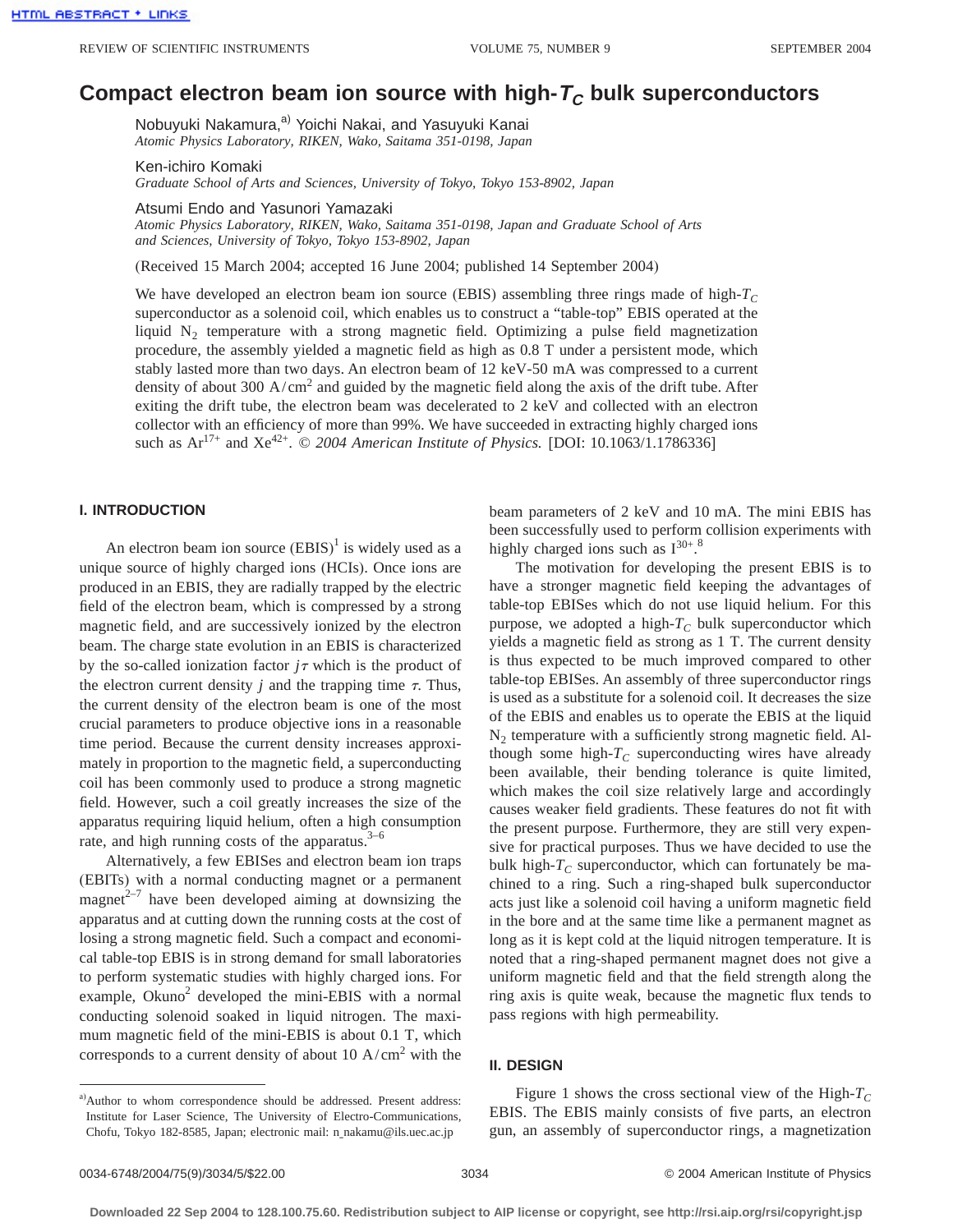

FIG. 1. Top: The cross section of the High- $T_C$  EBIS drawn to scale. Middle: Potential distribution along the electron beam axis. Bottom: Magnetic field distribution along the electron beam axis.

coil, a drift tube, and a water-cooled electron collector. The electron beam emitted from the electron gun is accelerated toward the drift tube, compressed by the magnetic field ( $\sim$ 0.8 T at the present maximum) produced by the high- $T_C$ bulk superconductor, passes through the drift tube, decelerated to  $\sim$  2 keV, and finally accumulated on the electron collector. The drift tube consists of three successive electrodes and forms an electrostatic well, which axially confines ions in the center of the drift tube. On the other hand, the space charge potential formed by the electron beam and the axial magnetic field confine the ions radially in the area with a high density electron flow, where ions are successively ionized to form highly charged ions. The electron beam not only ionizes and confines ions but also heats up the ions, resulting in some ions leaking out from the potential well. Such "overflowed" ions are accelerated by the potential difference between the drift tube and the electron collector, and extracted through the center hole of the collector, which is called a leaky mode.<sup>9</sup> The trapped ions can also be extracted actively by dumping the potential well periodically, which is called a pulse mode.<sup>9</sup>

The main parameters of the High- $T_C$  EBIS are listed in the Table I. These parameters were determined to produce highly charged ions such as helium-like xenon and neon-like uranium. For example, according to the estimation without charge exchange, an ionization factor of about  $3000 \text{ A/cm}^2 \text{ s}$ is needed to produce neon-like uranium for an electron beam energy of 30 keV. The designed current density of the

TABLE I. Designed parameters of the high- $T_C$  EBIS.

| Ion extraction voltage           | $0 - 5$ kV           |
|----------------------------------|----------------------|
| Trap length                      | $40 \text{ mm}$      |
| Maximum magnetic field           | 1T                   |
| Maximum electron current density | $700 \text{ A/cm}^2$ |
| Maximum electron beam current    | $100 \text{ mA}$     |
| Maximum electron beam energy     | $30 \text{ keV}$     |

present EBIS is  $700 \text{ A/cm}^2$ , so that neon-like uranium can be produced in a reasonable time period, such as 5 s or so, which used to be impractically long for a smaller magnetic field with a normal conducting coil.

In general, the ionization cross section reaches its maximum when the electron energy is several times larger than the ionization energy of the objective ion. Thus, the maximum electron energy was designed to be 30 keV, which is about three times as large as the ionization energy of sodiumlike uranium. The electron beam energy at the drift tube is determined by the potential difference between the electron gun and the drift tube. Since the present EBIS has been developed as a low energy HCI source, the voltage at the drift tube should be lower than a few kV, and the electron gun was designed to be raised to −30 kV at the maximum. The electron collector was designed to be raised to the same potential as the electron gun, which is essential to decelerate the beam to 1–2 keV at the collector, which reduces the heat load to the collector suppressing the amount of outgas and also helps to use a compact high voltage power supply for the electron gun.

The electron gun assembly is another critical component which determines the performance of the EBIS. In the present EBIS, the electron gun developed for the Tokyo  $EBIT<sup>10</sup>$  was used because the performance of the gun has been proved to be quite satisfactory through the many years of operation of the Tokyo EBIT. Electrons are emitted thermionically from a spherically shaped barium oxide cathode of 3 mm diameter. The perveance of the gun is about 4.4  $\times 10^{-7}$  A/V<sup>3/2</sup>, which provides 100 mA when the anode voltage is about 3.8 kV. Electron trajectories were simulated taking into account the space charge effect $11$  for various electric and magnetic field distributions around the gun. Figure 2



FIG. 2. Upper panel: An example of a computer simulation of the electron beam trajectories around the electron gun, which consists of (a) cathode  $(0 V)$ , (b) focus  $(-40 V)$ , (c) anode electrodes  $(4 kV)$  and (d) iron shield  $(8 \text{ kV})$ . Lower panel: Magnetic field distribution used in the simulation.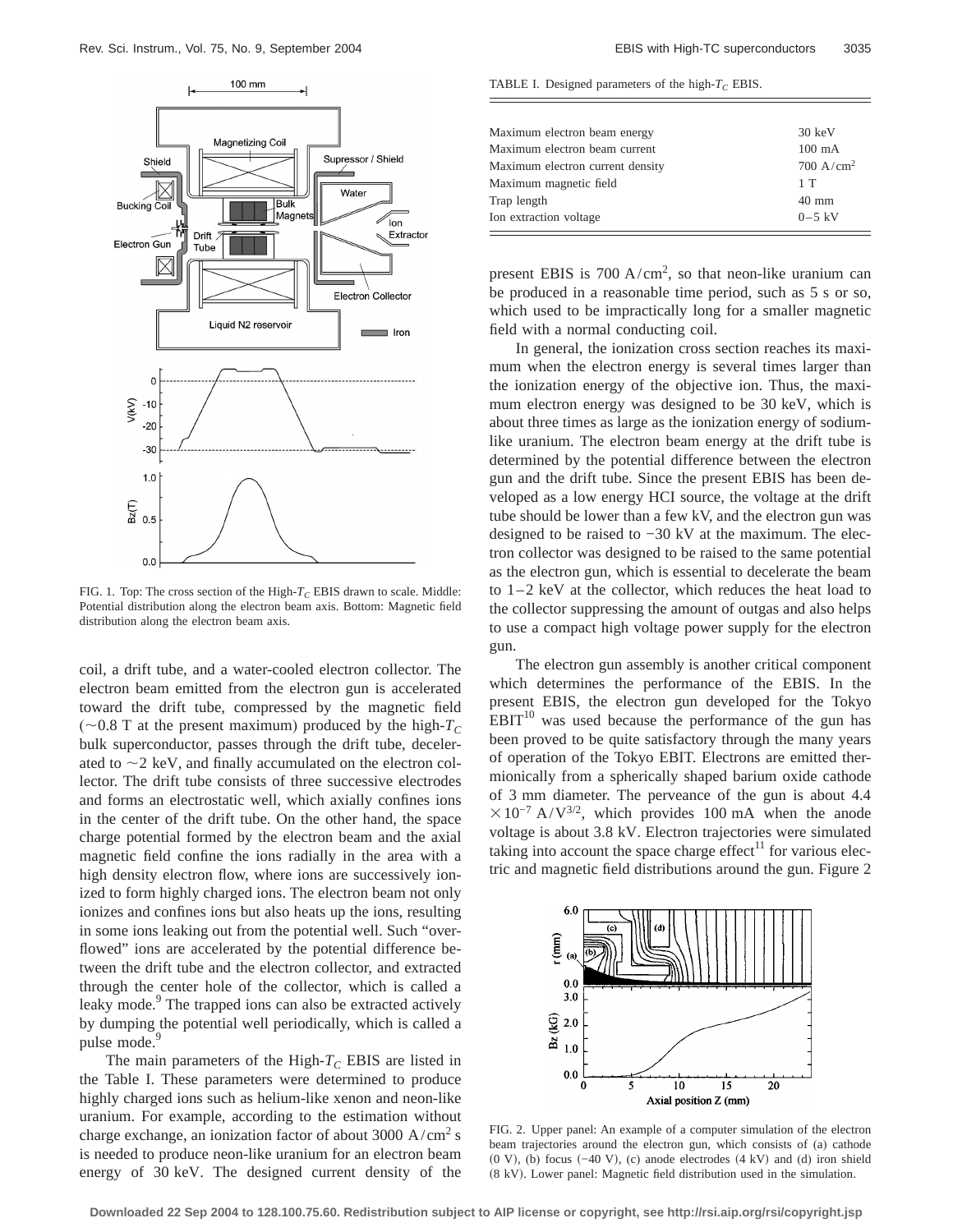

FIG. 3. Details of the cryostat region. A hole of 0.5 mm  $\phi$  was drilled at the center of the drift tube although it was not shown in the figure. The hole is connected with a Teflon tube and is used to introduce source gas into the trap.

shows an optimized laminar flow obtained by tuning the bucking coil and the shape and position of the soft iron shield (see Fig. 1). The shape and position of the electron collector and the electric field configurations around it were optimized so that the electron beam can be accumulated on the collector after deceleration. The collector is cooled by distilled water to absorb a power load of about 100 W.

Some details of the cryostat region are shown in Fig. 3. In order to have a strong magnetic field at the center of the ring-shaped superconductors, the inner diameter of the ring should be as small as possible, which, however, should be large enough to contain the drift tube. In the present case, the inner diameter of the superconducting solenoid was selected to be 15 mm, while the outer and the inner diameters of the drift tube are 8 and 3 mm, respectively, with a trap length (i.e., the length of the center electrode of the drift tube) of 40 mm. A hole of 0.5 mm in diameter was drilled on the center electrode to introduce source gas into the trap region. The magnet consists of three ring-shaped superconductors, the photo of which is shown in Fig. 4. The outer and inner diameters of the ring are 51 and 15 mm, respectively, and the thickness is 12 mm. The three rings were packed in a vacuum-tight stainless steel can, which was thermally connected to the inner wall of the liquid nitrogen reservoir via indium sheets. The outer circumference of the case and the inner circumference of the liquid nitrogen vessel are tapered to ensure the contact between them. A normal conducting coil to magnetize the superconductor (see next section) is installed in the liquid nitrogen vessel. To avoid a strong induction current that reduces the magnetic field around the superconductor, a stainless steel can rather than a copper can was adopted which resulted in somewhat poorer thermal conductivity. To keep the temperature uniformity over the superconductor rings, they were glued together with epoxy which has high thermal conductivity.

The current feedthroughs for the magnetization coil (copper wire with a diameter of 6 mm) can be physically disconnected after the magnetization by linear motion feedthroughs to reduce heat loss. The liquid nitrogen reservoir is supported by eight bars connected to linear motion feedthroughs, which are prepared to precisely align the drift



FIG. 4. A photo of the superconductor ring used in the High- $T_C$  EBIS. A ruler in centimeter units is also shown.

tube against the electron gun and the collector. Each bar is connected with the reservoir through a stainless steel ball in order to reduce the contact area and thus reduce the thermal conduction. The liquid nitrogen reservoir also works as a cryogenic pump, which helps to improve the vacuum condition. The capacity of the liquid nitrogen reservoir is about 6  $\ell$ , which is large enough to operate the EBIS continuously for more than 12 h without refilling.

### **III. BULK SUPERCONDUCTOR MAGNET**

# **A. Material**

The high- $T_C$  superconducting material used was  $YBa<sub>2</sub>Cu<sub>3</sub>O<sub>7-x</sub>$ , which was chosen because of its high critical current density<sup>12</sup>  $(J_C)$ , larger size, and relative ease in machining. Fine grains of a  $Y_2BaCuO<sub>5</sub>(211)$  phase with their size of  $\sim$ 1  $\mu$ m are mixed as an impurity of the  $YBa<sub>2</sub>Cu<sub>3</sub>O<sub>7-x</sub>(123)$  phase. This impurity acts as a pinning center, which realizes a critical current density as high as several tens  $kA/cm^2$  depending on the sample, temperature, and the magnetic field applied.

#### **B. Pulse magnetization**

There are a few ways to magnetize bulk superconductors. So-called field cooling method and zero field cooling method which apply static magnetic fields have been developed to evaluate the performance of bulk materials, e.g., the highest magnetization they can hold. In the former case, bulk superconductors are cooled down in a static magnetic field, and in the latter case, a static field is applied after superconductors are cooled down. In both cases, an external superconducting coil is necessary for magnetization, which is not useful for the present purpose. The third method is to magnetize cooled superconductors with a pulsed magnetic field (PFM: pulsed field magnetization<sup>13,14</sup>). Although the external field should be several times stronger than the trapped field of the target material, it can be prepared by a normal conducting small solenoid coil because the necessary pulse width is several tens of ms. Actually, the magnetizing coil used in the present high- $T_C$  EBIS contains 182 turns of a copper wire with a cross section of  $1.4 \times 3.0$  mm<sup>2</sup>. The inner and outer diameters of the coil are 74 and 107 mm, respectively, and the length is 80 mm. The inductance is 1.8 mH. A capacitor bank of 40 mF with a charging voltage as high as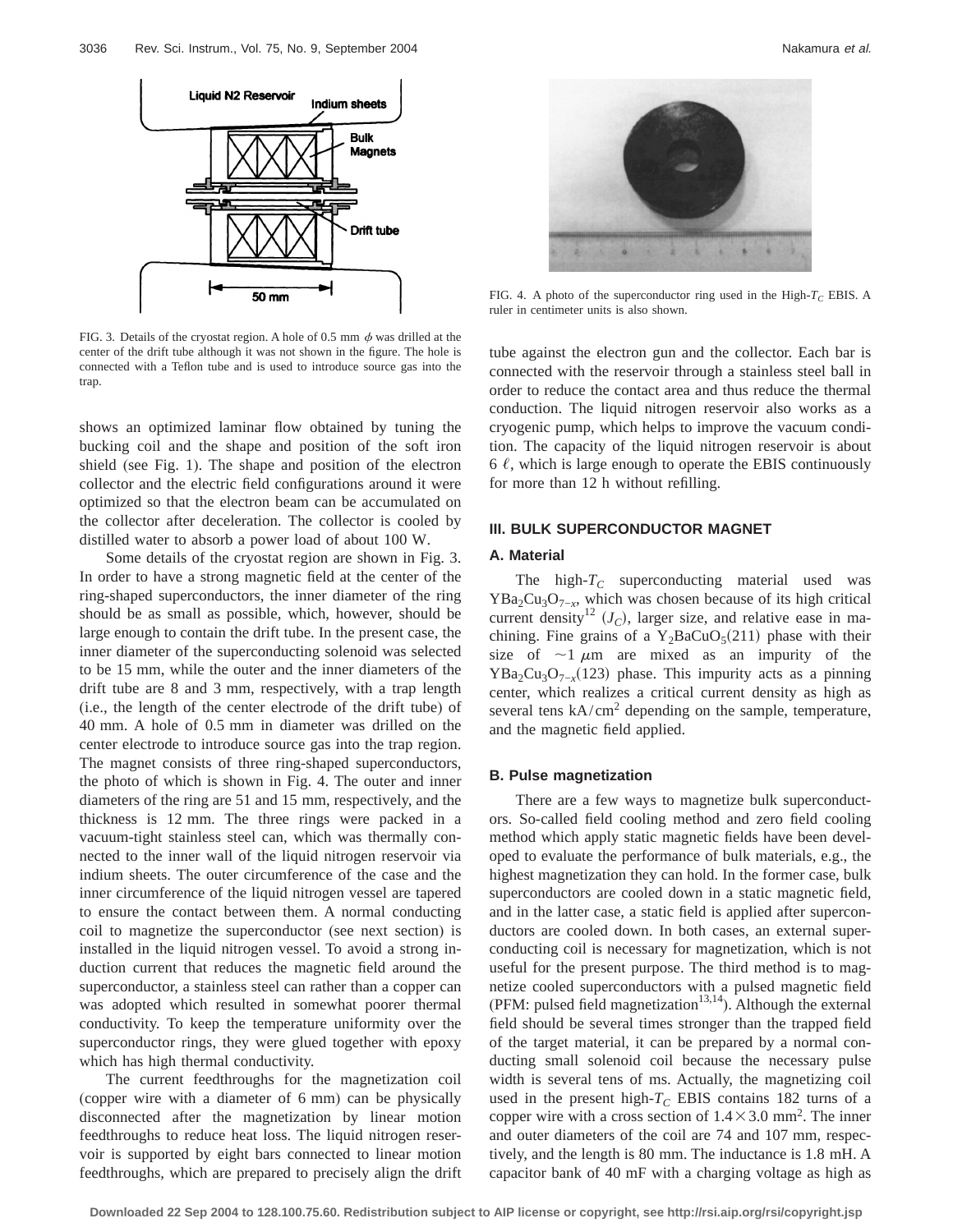

FIG. 5. Trapped magnetic field as a function of the voltage of the capacitor bank, which were measured before the superconductors are installed in the High- $T_C$  EBIS.

1 kV was used as a power supply, which provides the maximum field of 7 T at the center of the coil for several tens of ms.

#### **C. Magnetization test before installation**

In the PFM method, the strength of the trapped magnetic field depends on many parameters of the external pulse such as the pulse shape, pulse width, pulse field strength, the number of pulses, and so on. Furthermore, the quality of the bulk superconductor is not necessarily uniform particularly after machining. Thus we performed off-line tests before the installation in the EBIS. In this preliminary test, the superconductors were soaked in liquid nitrogen. After cooling down the superconductors, magnetic field pulses were repeatedly applied with increasing the pulse strength. The magnetizations were measured at the center of the rings with a Hall probe for a series of pulses. Figure 5 shows an example of the resultant magnetization at liquid nitrogen temperature as a function of the voltage of the capacitor bank. It is seen that (1) there is a threshold to magnetize the assembly, (2) the magnetization increases with increasing the voltage, (3) the maximum magnetization is reached for a proper pulsed field, (4) the magnetization decreases abruptly when the pulsed field exceeds a certain value which is  $2-2.5$  T depending on the sample. The behavior was quite consistent and reproducible, confirming that the PFM method is useful even for the assembled superconductor.

#### **D. Magnetization test after installation**

The magnetization profile was studied again after the rings were assembled in a stainless steel can and installed in the EBIS. The superconductor assembly was cooled and magnetized after evacuation of the vacuum vessel of the EBIS. The field strength along the ring axis was measured by inserting a long tube through the assembly so that the magnetic field can be monitored without breaking vacuum. Figure 6 plots the results of this *in situ* test, where the maximum trapped field was about 0.8 T. The asymmetry in the distribution is probably due to the individual difference among the



FIG. 6. Magnetic field distribution along the beam axis trapped by the superconductor rings installed in the High- $T_c$  EBIS. The position of the assembly of ring-shaped superconductors is also shown.

three superconductor rings. Although this asymmetry may have a bad influence on the operation such as instabilities, we could not find any serious problem in the operation tests so far.

The variation of the trapped field after the magnetization was also studied as shown in Fig. 7. As seen in the figure, the magnetic field was found to be quite stable over 10 h. Actually, the field was stable for more than two days without problem.

# **IV. PERFORMANCE**

In the first stage, the EBIS was operated with dc electron beams below 12 keV and 50 mA, for which a collection efficiency of  $\sim$ 99% was obtained at the electron collector after decelerating the beam to 2 keV. Figures 8(a) and 8(b) show typical charge state distribution of ions extracted at 2 kV in the leaky extraction mode for Ar ions, where charge states as high as 17+ (hydrogen-like Ar ion) were observed together with contaminant ions. Figure 8(c) shows the charge state



FIG. 7. Stability of the trapped magnetic field after magnetization. In this measurement, the magnetic field was monitored with a Hall probe placed on the surface of the stainless steel can which contains the superconductor rings. The magnetic field at the center of the drift tube was estimated from that at the Hall probe. The fluctuation of the data is not arising from the fluctuation of the magnetic field but from the electric noise, which can be confirmed by the data without magnetic field.